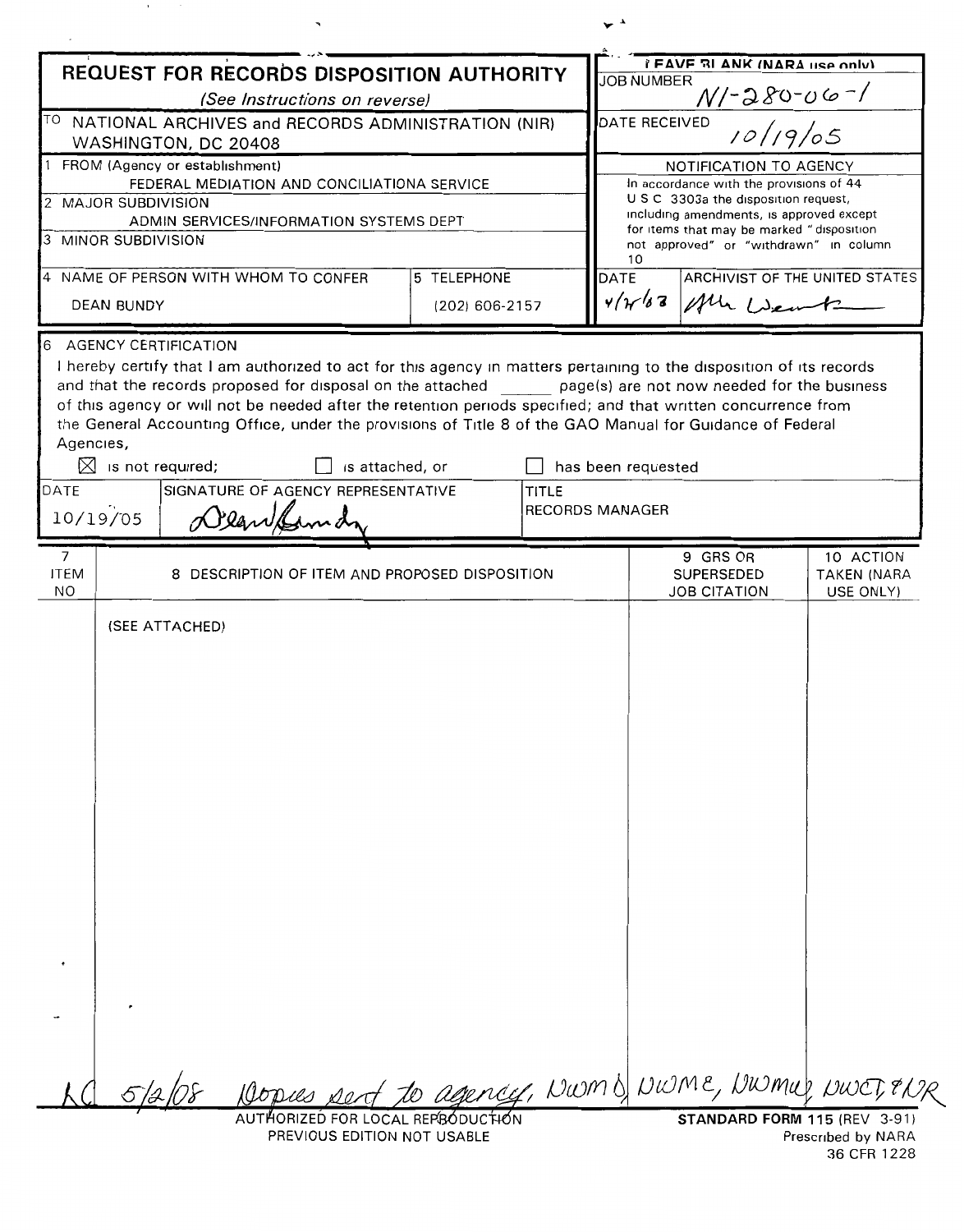### **RETENTION SCHEDULE**  RECORDS OF THE OFFICE OF THE FMCS DIRECTOR AND CHIEF OF STAFF

#### These disposition instructions apply to all the described records regardless of physical media, except as noted.

File number Title/Description

> *FMCS Director's Correspondence*  Director's personal correspondence that reflects the organization, policies, functions, mission, and accomplishments of the Agency. Includes correspondence, memoranda, reports, and related records. Date range is about 1992 to current year. Current volume is 8 cubic feet. Annual accumulation is less than one half a cubic foot. Arrangement is yearly by date.

**Permanent.** If hardcopy, cut off file at the end of each calendar year. Mamtain files in the Director's office for reference until his or her tenure comes to a close, then transfer in a block to offsite storage. Transfer to NARA when 10 years old. If electromc, transfer to NARA in accordance to 36 CFR 1228.270, or in accordance with transfer standard in effect at the time of future transfer.

*{j7* **DIR-102** 

( I) **DIR-101** 

#### *General Correspondence Originating in the Director or Chief of Staff's Office*

General correspondence and related records that reflect the routine, administrative, and internal functions and procedures of the Agency. Also include correspondence between the Director and clients, or sponsors of semmars, meetings, or training that is routine and administrative in nature, and that does not reflect the Agency's policy and accomplishments.

Temporary. Destroy when 3 years old.

6) **DIR-103** 

*Chief of Staff's Reading File* 

Correspondence, memoranda, event reports or summaries, and related records arranged chronologically and retained solely as a reference or convenience file for the Chief of Staff.

Temporary. Destroy when 3 years old.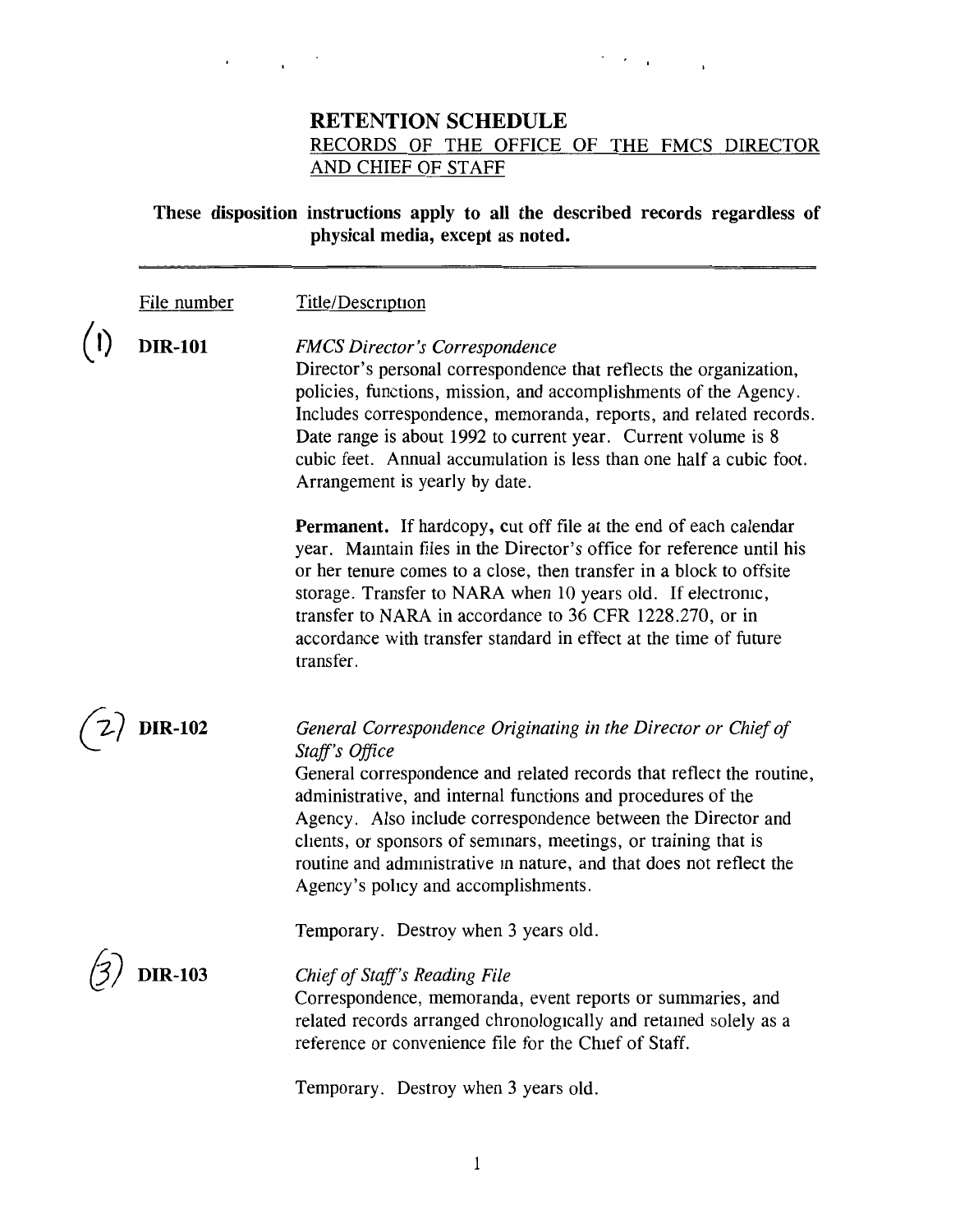#### **DIR-110**  *Director's Official Calendar of Schedule of Daily Activities* Desk or appointment calendars or activities schedules that provide a daily log of the Director's official duties and appointments. Date range is 1994 to current year. Current volume is less than 1 cubic foot. Annual accumulation is negligible. Calendars are kept chronologically by year.

**Permanent.** If hardcopy, mamtam m the Director's office until his or her tenure comes to a close. Close and transfer to offsite storage. Transfer to NARA 10 years old after records are closed. If electronic, transfer to NARA in accordance to 36 CFR 1228.270, or in accordance with transfer standard in effect at the time of future transfer.

**DIR-120** 

#### *Official FMCS Directives*

a) Official record set of all approved and published Agency Directives as they appear orgamzed by function or chapter m the *FMCS Directives Manual.* There is negligible or no annual accumulation. Arrangement is numerical.

**Permanent.** If hardcopy, maintain as active file until Directives are updated, replaced, or discontinued. Collect and retain record set of Directives as hard copies and update the set to maintain accuracy and currency at the end of each calendar year. Close series, and retire inactive Directives as hard copies in five-year blocks to offsite storage. Transfer to NARA when 10 years old. If electronic, transfer to NARA in accordance to 36 CFR 1228.270, or in accordance with transfer standard in effect at the time of future transfer.



(b) *Reference or Office Copies of Offictal Directives*  Reference copies of Agency Directives maintained for reference or convenience in Department offices.

Temporary. Destroy or delete when superseded or no longer needed for reference. After three years, review for disposition at the end of each succeeding calendar year.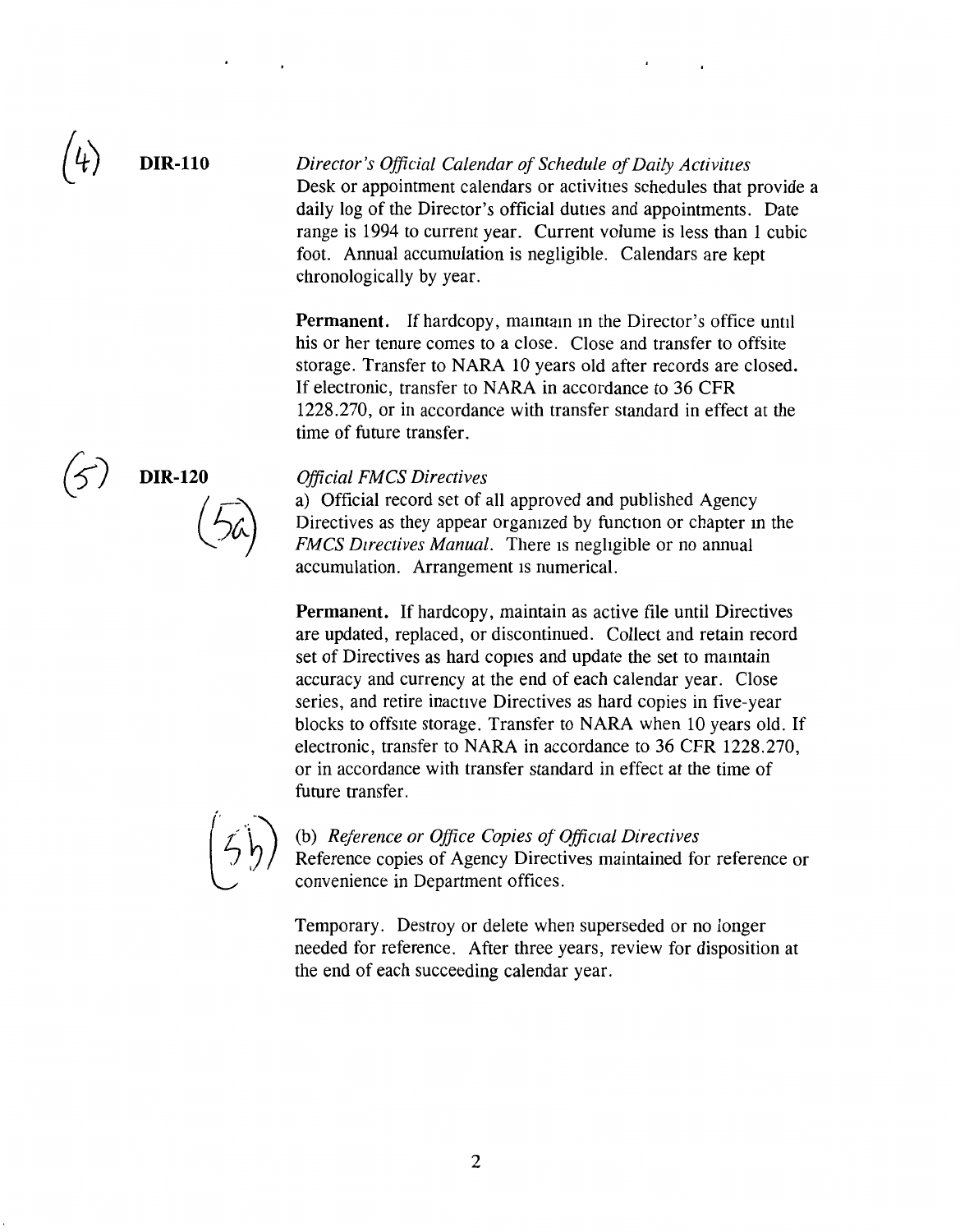ا کا

**DIR-121** 

**DIR-130** 

**Working files of Background Material and Drafts of Directives** Background papers, reference material, and drafts that accumulate as Directives are being developed, revised, and finalized for publication.

Temporary. Cut off file when final version of each Directive is published. Destroy 3 years after cutoff.

*Annual Labor-Management Conference Files*  Invitee lists, correspondence between Director and mvitees; correspondence between Director and participants; analog/digital recordmgs of Proceedings; paper transcripts of Proceedings; and other correspondence or documents Judged to provide significant documentation of the annual labor-management gathering sponsored by FMCS.

**Permanent.** Analog (cassette) tapes of proceedings should be digitized on CD or DVD media for preservation. Accumulated files should be retired to off-site storage in 5-year blocks. Transfer to NARA when 10 years old. Transfer to NARA in accordance to 36 CFR 1228.270, or in accordance with transfer standard in effect at the time of future transfer.

*Director's Travel and Client Service Case Files*  Files mclude correspondence, calendar notations, trip itineraries, trip reports, meeting agendas and minutes, and other records that describe the Director's official travel and service. Venues include meetings, seminars, conferences, training sessions, and the like. Files are arranged chronologically by calendar year and name or title of meeting.

Temporary. Retain as active file while current Director's tenure continues. Cut off files when his or her tenure ends and transfer to offsite storage. Destroy 5 years after cut-off.

## **DIR-140-1**

**DIR-131** 

#### *Director's Speeches and Presentations*

Speeches and PowerPoint presentations of the FMCS Director prepared personally by him, or by others at his direction, for delivery m his official capacity, and reflecting the mission, professional services, and accomplishments of the Agency. Arrangement should be chronological and by the title of each speech or presentation. Speeches and presentations of Director John C. Wells, dating from 1994-98 are in hard copy format.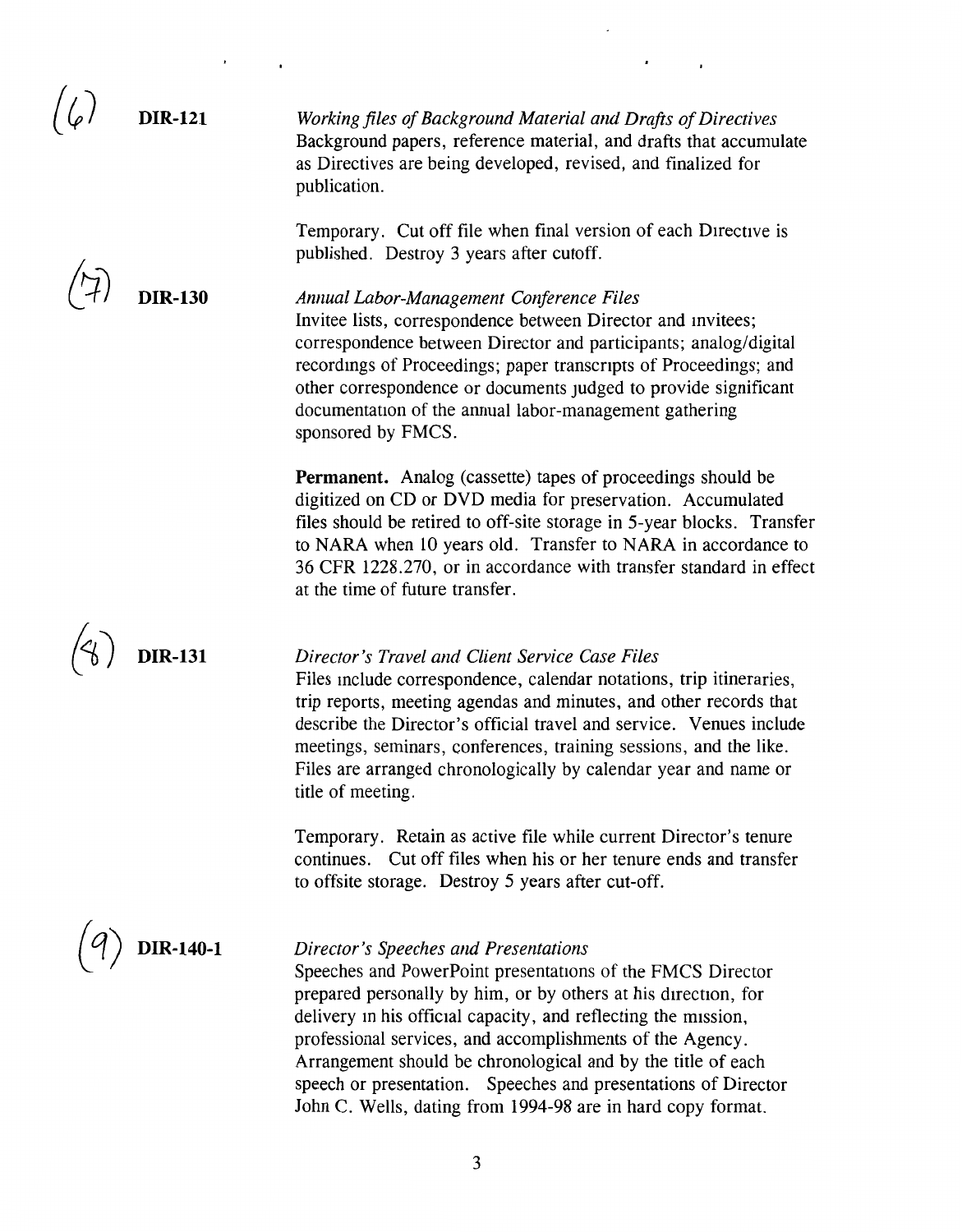Presentations created or used by Directors Richard Barnes and Peter Hurtgen are maintained electronically and remains on the hard drive of the Director's personal computer. Date range is from 1994. Hard copy volume is less than a cubic foot. Annual accumulation amounts to less than 10 presentations a year. Arrangement is numerical by date.

**Permanent.** If hardcopy, maintain as active file during the tenure of each Director. At the end of tenure, close, and then cut off file and transfer to offsite storage. Transfer to NARA when 10 years after closure. If electromc, transfer to NARA in accordance to 36 CFR 1228.270, or in accordance with transfer standard in effect at the time of future transfer.

#### $(10)$  DIR-140-2 *Index to Director's Speeches and Presentations*  An mdex to speeches and presentations serves as a finding aid. The index dates from 1994, is arranged as are the speeches and presentations, and its volume and accumulation are negligible.

**Permanent.** Retain one copy in the Office of the Director to serve as a finding aid and transfer one copy to offsite storage. Transfer to **NARA** with speeches and presentations filed under 140-1. If electronic, transfer to NARA in accordance to 36 CFR 1228.270, or in accordance with transfer standard in effect at the time of future transfer.

# $\binom{1}{1}$  **DIR-141**

### *Resource Materials and Drafts*

Notes, resource material, drafts, and other documents accumulated by the Director or his staff for the preparation of speeches, presentations, articles or publications, and maintained as workmg files.

Temporary Close file when final version of each speech or presentation is complete and ready for dehvery. Destroy when 3 years old.

#### **DIR 150**  *FMCS Advisory Committee Records*

Correspondence, memoranda, copies of Executive Orders, membership lists, meeting minutes, work products, and related records reflecting the establishment and function of committees or advisory groups established by FMCS or on which FMCS employees sit to resolve labor management issues and problems,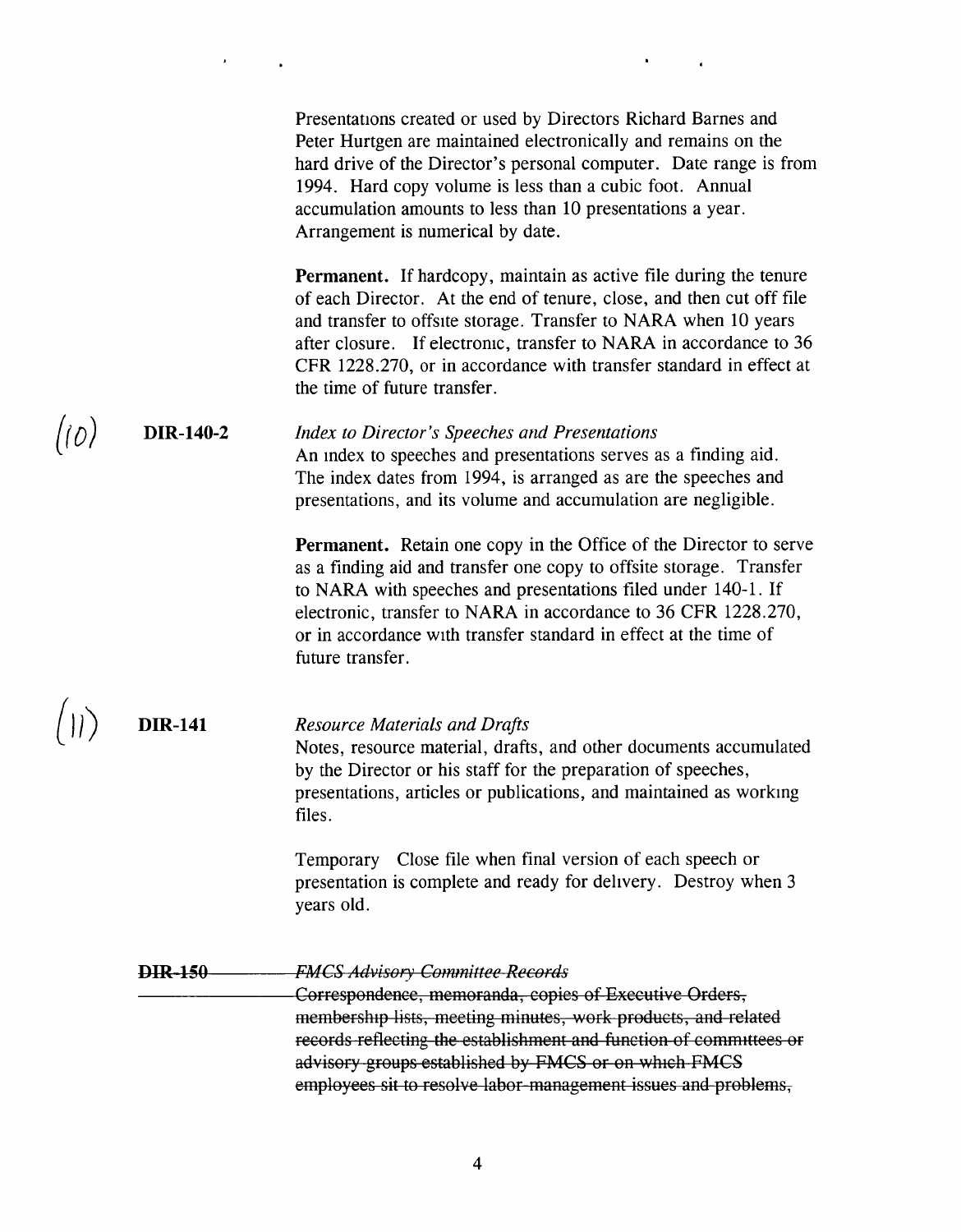and that contribute to the accomplishment of the Agency's mission or responsibihties. Records include:

- original charter, renewal and amended charters, organization charts, functional statements, directives or memorandums to staff concerning their responsibilities, and other materials that document the orgamzation and functions of the Commission and its components
- meetings and hearings as well as audiotapes and/or videotapes of meetings and hearings which were not fully transcribed
- agendas, briefing books, minutes, testimony, and transcripts of meetings and hearings as well as audiotapes and/or videotapes of meetings and hearings which were not fully transcribed
- one copy each of reports, studies, pamphlets, posters (2 copies) and other pubhcations produced by or for the commission as well as news releases, commiss10ners' speeches, formal photographs and other sigmficant public affairs files
- correspondence, subject and other files maintained by key commission staff, such as the chair, executive director, and legal counsel, documenting the functions of the commission
- substantive records relating to research studies and other prajects, including unpublished studies and reports and substantive research materials (may include electronic data).
- questionnaires, surveys and other raw data accumulated in connection with research studies and other prajects where the information has been consolidated or aggregated in analyses, reports, or studies covered by Item IIA (may mclude data maintained electronically).
- Records created to comply with the provisions of the Government in the Sunshine Act, annual reports to Congress describing the agency's compliance with the act

**Permanent.** Transfer to the National Archives on termmation of the Commission. Earlier transfer is authorized for commissions operating for 3 years or longer. If electronic, transfer to NARA m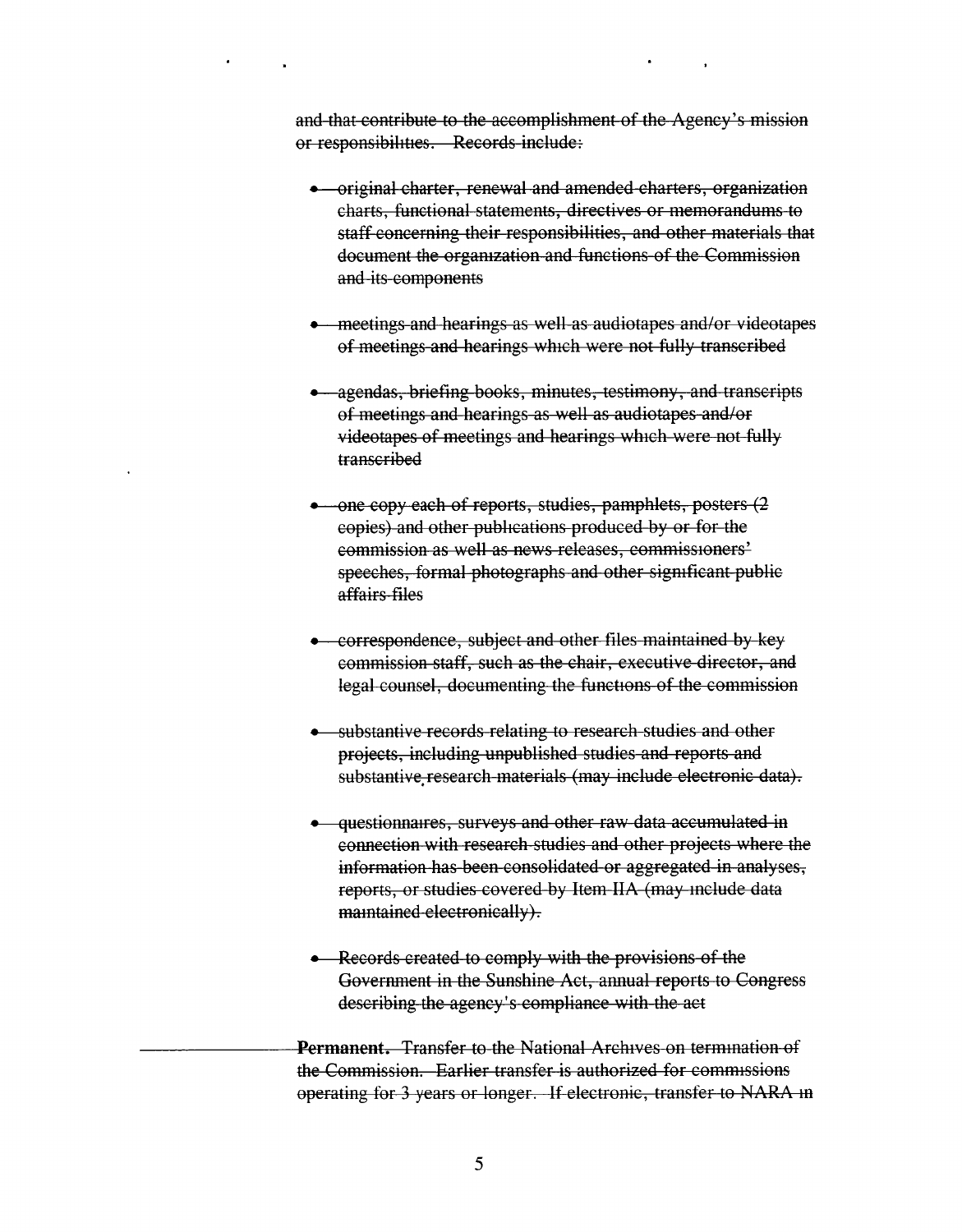accordance to 36 CFR 1228.270, or in accordance with transfer standard in effect at the time of future transfer. (Transfer accumulated Advisory Committee records to NARA in five year blocks.) (GRS 26 2a)

**DIR 151 Records of Internal Committees, including the FMCS Partnership** *Committee* 

Records relating to the establishment, organization, membership and policy of internal and administrative committees. Records may include some or all of the following

• agendas, lists of members, minutes, and related

- correspondence, reference and working files of Commission staff (excluding files covered by Item IIA)
- audiotapes and videotapes of Commission meetings and hearings that have been fully transcribed, informal still photographs and shdes of Commission members and staff, meetmgs, hearings, and other events
- other routine records, such as public mail, requests for information, consultant personnel files, records relating to logistical aspects of Commission meetings and hearings, etc.
- extra copies of records described in Item IIA, e.g. copies of meeting agenda and minutes distnbuted to commission members and staff, files accumulated by agencies on interagency bodies other than the secretariat or sponsor.

Temporary. Destroy/delete on termination of committee. **(GRS**   $26.1a)$ 

**DIR-160** 

*Congressional Hearings and Testimony Records*  Correspondence, briefing point papers and other preparatory material, notes, minutes, and transcripts of testimony of the Director or his or her representatives before Congressional committees and subcommittees.

Temporary. Cut off files when 5 years old. Transfer to offsite storage. Destroy when 10 years old.

records of committees established internally to deal with routine administrative matters.